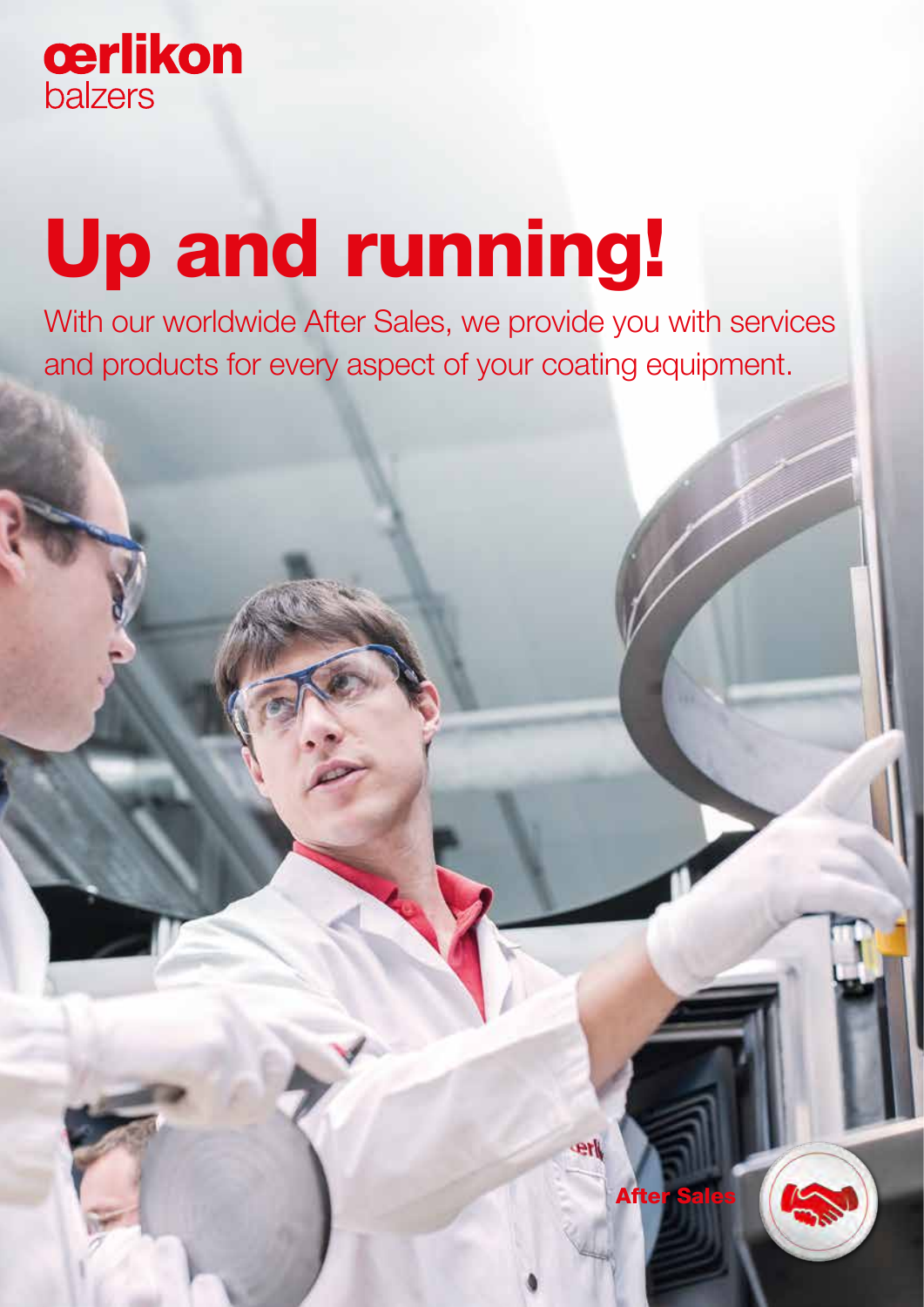### Oerlikon Balzers After Sales: Experience that pays dividends for you.

Oerlikon Balzers is the right partner for your long-term goals. That's because in addition to cutting-edge surface technologies, we also offer you first class services and products.

- Rely on our After Sales teams in Europe, America and Asia
- Place your trust in our service engineers who are always ready for global on-site assignments
- Benefit from our spare parts service with warehouses the world over
- Increase the availability of your system
- Utilize our technical know-how to the maximum
- Maintain success and a competitive edge with our Sales Services
- Enhance your knowledge with tailor-made training programmes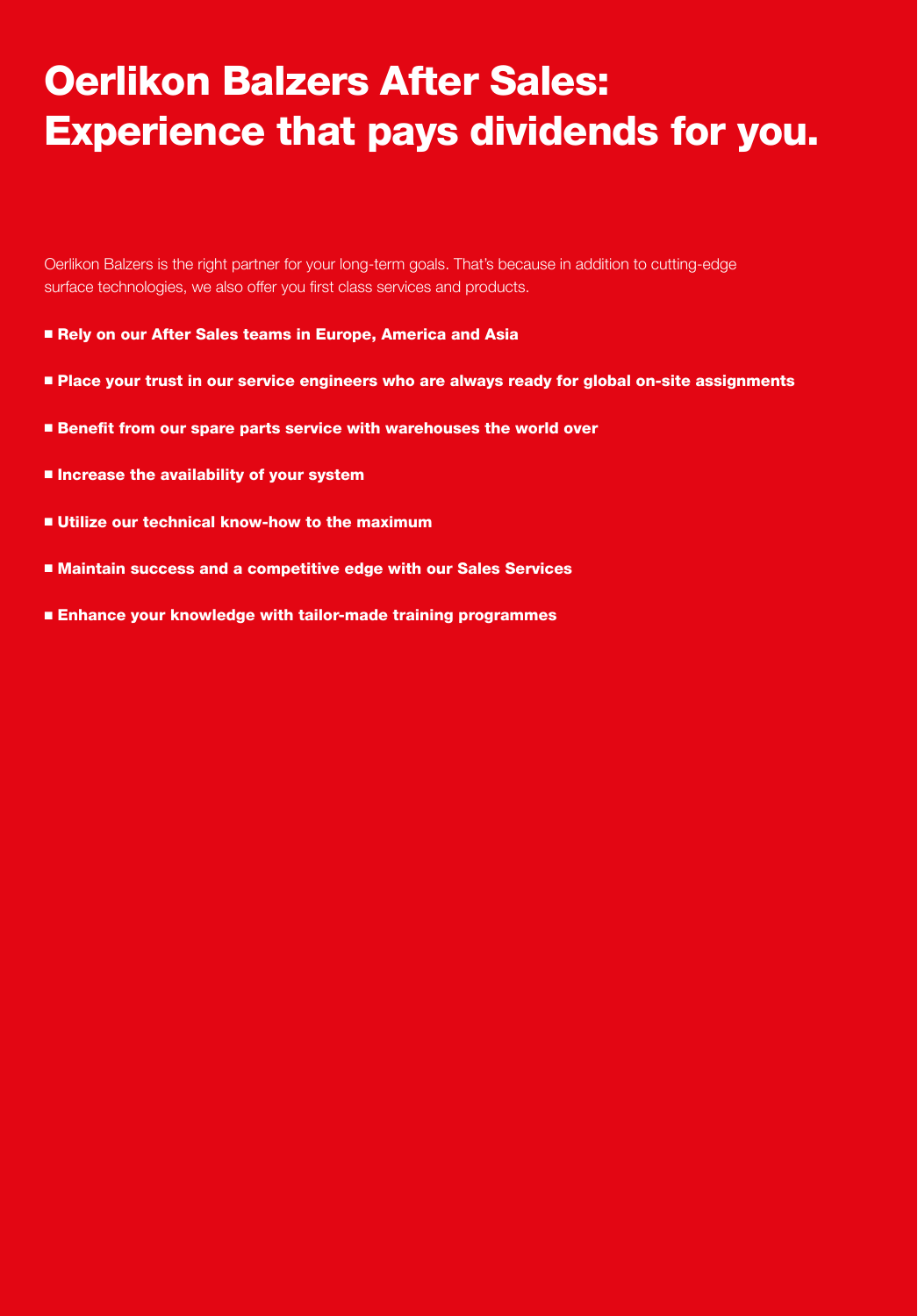# Our know-how. An indispensable resource for you.

As a globally leading surface solution provider, Oerlikon Balzers always thinks ahead. The results are not only highend coatings, advanced surface technologies and equipment for surface solutions. Oerlikon Balzers also has everything else that you may need covered with their comprehensive know-how, including various services and products and technical support for your equipment.

That means you benefit from the services and products which are important for the planning, installation and smooth operation of Oerlikon Balzers equipment. In order to provide you with assistance that meets your particular needs, Oerlikon Balzers has a global After Sales that is truly unique, both in terms of its size and its support skills. Teams based in Liechtenstein, USA, Japan and China are happy to assist you at any time with your concerns.

Incidentally, over 700 of our coating equipment are in operation worldwide, and that represents an enormous, steadily growing wealth of experience for Oerlikon Balzers. Why don't you also take advantage of the opportunities available through our After Sales Services and Products – regardless of whether you are already operating one of our equipment or are interested in making a purchase. Your prospects of becoming even more successful in the market as a result are promising in any case.

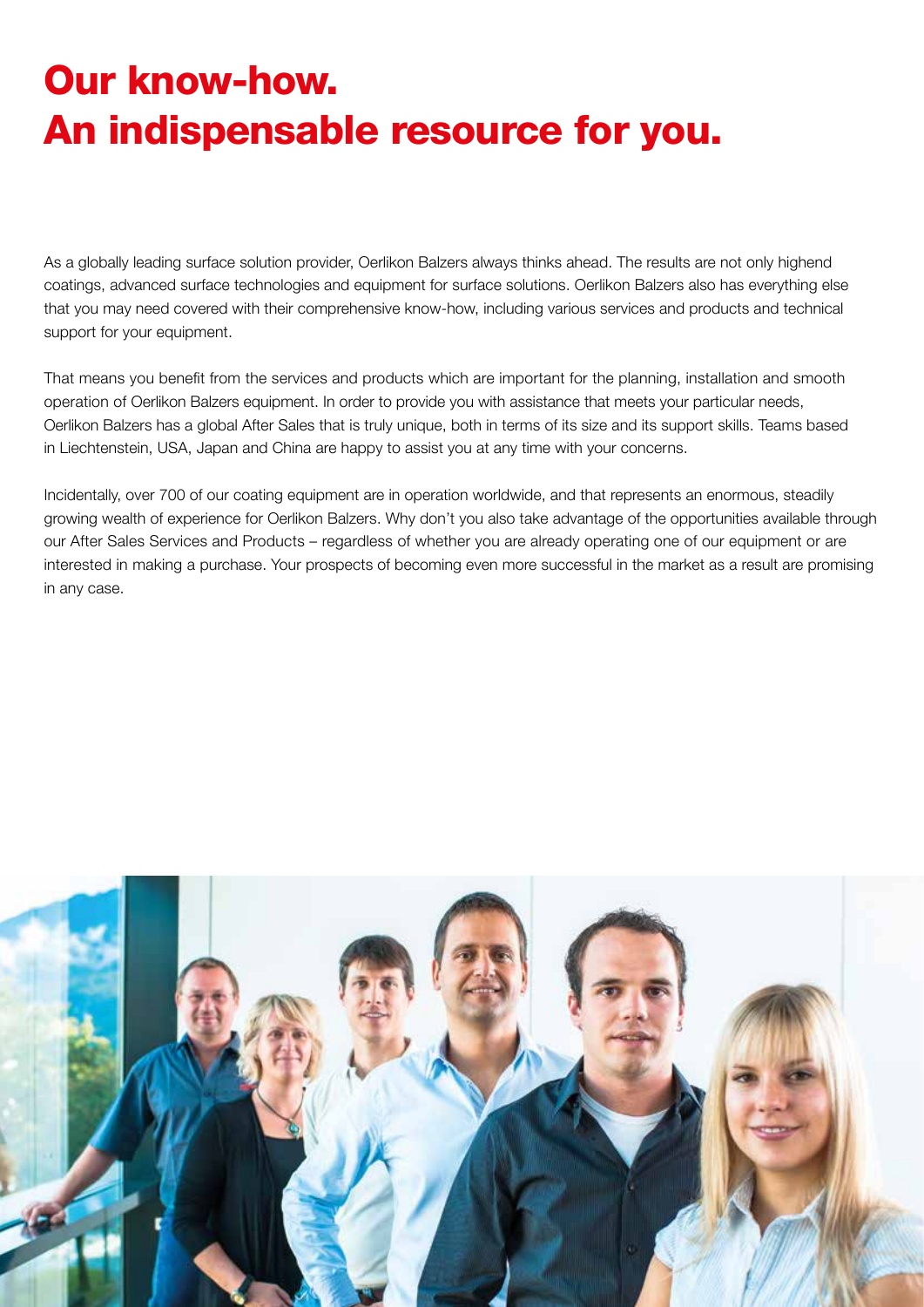# Our After Sales Services and Products help you reach your goals.

More productivity, more efficiency, more success in a highly-competitive market: These are certainly the greatest challenges for your enterprise as well. That's why you should rely on the broad spectrum of After Sales Services and Products from Oerlikon Balzers.

### Parts Services

- Delivery of all spare parts and consumables for Oerlikon Balzers equipment
- Spare-parts warehouses in Liechtenstein, the USA, Japan and China
- Clearly arranged spare-parts catalogues for every type of equipment
- Repair service
- Express deliveries

### Technical Services

- Technical support and advice via telephone, the Service Hotline and e-mail
- Remote diagnostics and control for even faster troubleshooting
- Professional on-site support for installations, upgrades, repairs and maintenance tasks
- Software updates via remote access
- Service and application engineers available in Europe, America and Asia
- Departure of an engineer on assignment within 24 hours is guaranteed

#### Sales Services

- Upgrades and retrofits
- The latest technologies and coatings
- Samplings
- Fixtures
- Accessories
- Calibration and replacement service for your process control units
- Service agreements
- Tailor-made training programmes
- Competent advice

Do you have further questions or would you like more specific advice? We're happy to help. Just contact one of our After Sales bases or send us an e-mail at: aftersales.balzers@oerlikon.com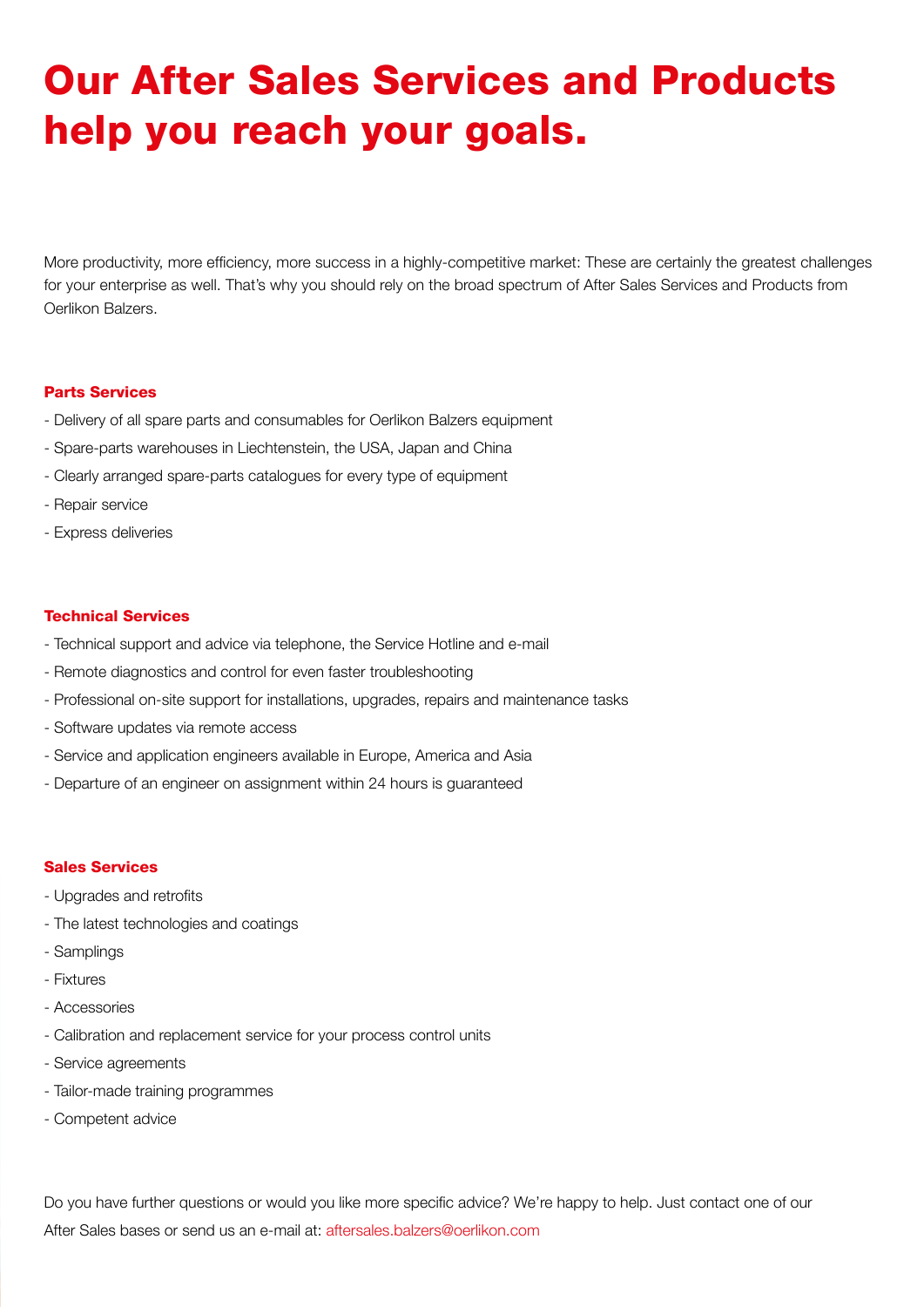